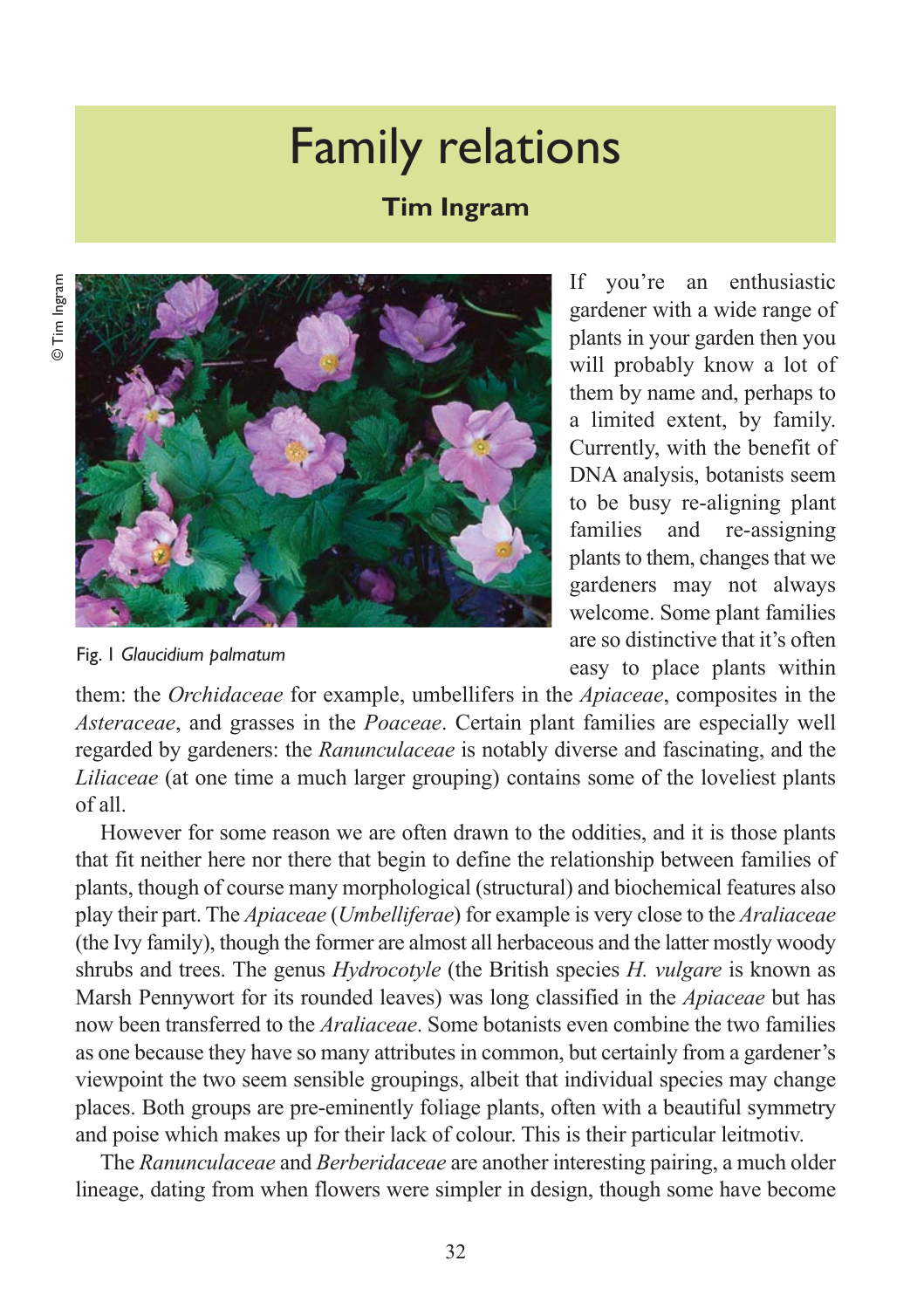more elaborate over time. A number of plants have been classified at different times in both these families, including *Hydrastis canadensis* and the very lovely *Glaucidium palmatum* (fig. 1), both now regarded as distinct from either family and classified as single members of their own plant families. *Hydrastis*, from eastern North America, is rarely grown, and truth be known it's not a terribly distinguished plant: it has palmate, rather corrugated leaves, and flowers made up of numerous white stamens but lacking

petals (a little like some thalictrums). Its common name of Orange Root shows an affinity to the Berberis family, many of which have yellow to orange pigments in their roots and stems. The Japanese *Glaucidium*, like so many plants from those islands, is a real aristocrat in the garden, preferring the cooler and moister conditions of the west and north, though succeeding quite well in my garden in the South East in a shady spot under crab apples. Its leaves have some resemblance to *Podophyllum* and *Diphylleia* (both in the *Berberidaceae*), and its flowers to poppies (the *Papaveraceae*, which is also classified relatively closely to the *Ranunculus* and *Berberis* families), but it is sufficiently different, like *Hydrastis*, to find its own place.

The *Scrophulariaceae* is high on the garden list with such genera as *Antirrhinum*, *Calceolaria*, *Diascia*, *Digitalis*, *Hebe* and *Veronica*. The foxgloves of Europe are especially loved, but from America come their



© Tim Ingram

Tim Ingram

Fig. 2 *Rehmannia elata*

New World counterparts in much greater variety of form and flower, the penstemons, a beautiful but often temperamental race. The family is also fascinating for including a number of hemi-parasitic genera such as *Castilleja*, *Euphrasia*, *Pedicularis* and *Rhinanthus* (Yellow Rattle). *Castilleja*, the Indian Paintbrushes, can be cultivated without host plants so long as they receive plenty of water and feeding<sup>1</sup>. *Rhinanthus* can be admired only in their natural habitat, although the annual Yellow Rattle is easily established in a grassy meadow. *Pedicularis* in particular are often quite spectacular, and success in learning to grow them would be quite a coup. All are able to photosynthesise and only partially rely on their hosts for water and nutrients. The extraordinary bright red *Phelypaea* (from Turkey and the Caucasus) and other fully parasitic species like *Lathraea* are often segregated into their own family, the *Orobanchaceae*.

1Paul Cumbleton in *The Plantsman* Vol. 7, 2008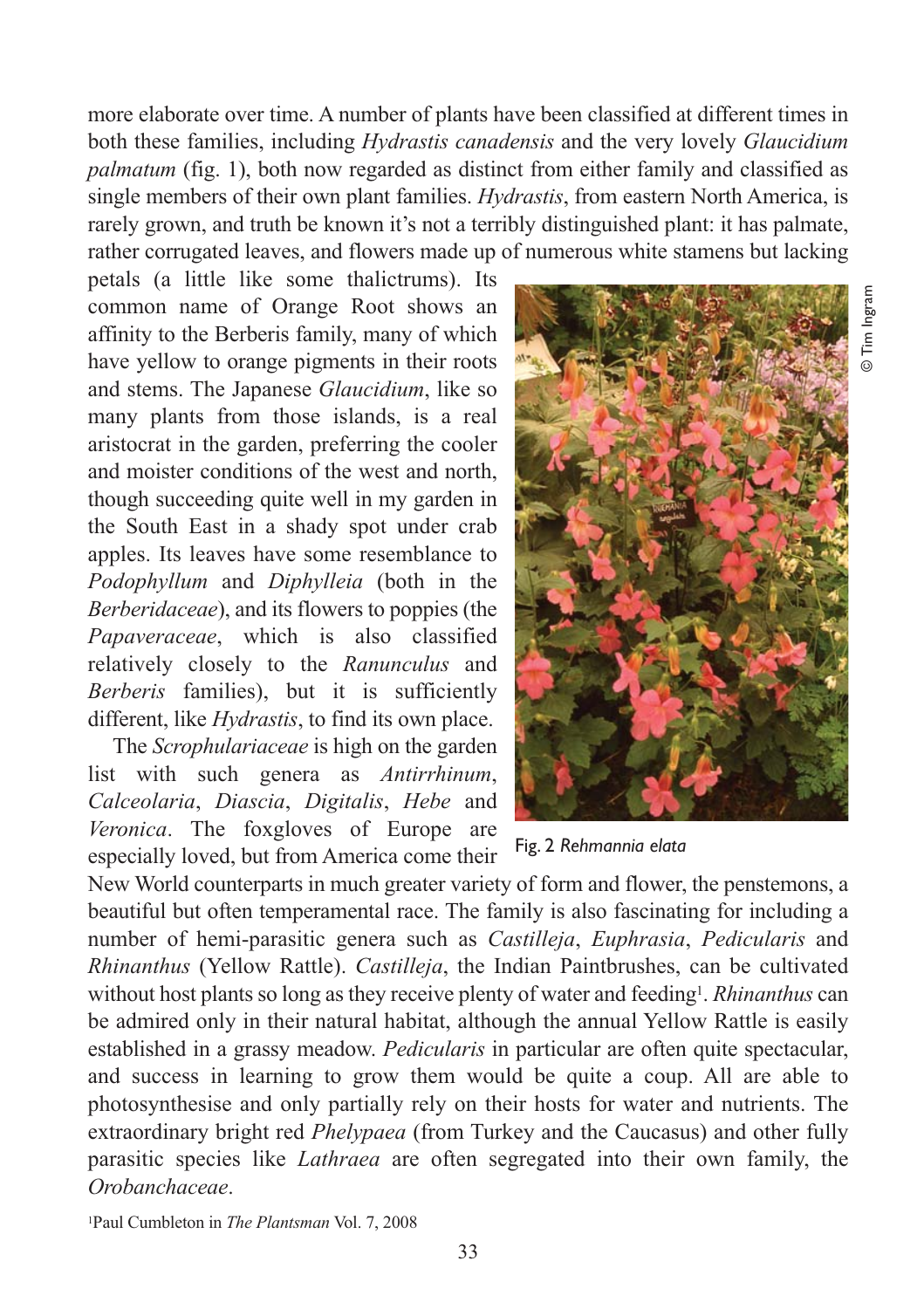My interest was piqued by the genus *Rehmannia* (fig. 2), which has sometimes been classified in the *Gesneriaceae*, but seems to hover between this and the *Scrophulariaceae*. Most commonly grown is the Chinese Foxglove, *R. elata*, a shortlived plant with glorious deep pink, orange-marked flowers, very like some of the *Achimenes*. Another species, *R. glutinosa*, also from China and Korea, is shorter and spreads slowly by runners. Its trumpet-like flowers can vary from a rather washed out orange-grey to the lovely warm orange and red pictured in Phillips and Rix (*Perennials* Vol. 1, 1991). Unfortunately I have the former! It is very hardy but needs protection from too much winter wet. Unlike the Gesneriads that I know, it produces quite large seed which seems tricky to germinate.

The *Gesneriaceae* is a particularly lovely family with a wonderful range of members including the tender genera *Achimenes*, *Columnea*, *Gloxinia*, *Saintpaulia* and



Fig. 3 *Tweedia caerulea*

*Streptocarpus*. There seem to be no weedy plants amongst them. And then there are the hardy alpine species in *Briggsia*, *Haberlea*, *Ramonda* and a number of less well known Chinese genera grown by specialists. They make beautiful specimens for a cool greenhouse. The undoubted queen of the family (at least for the alpine enthusiast) is *Jancaea heldreichii*, a very local endemic on Mount Olympus in Greece and distinguished because of its intensely silverhaired leaves and violet-blue cupped flowers. The family is interesting for the fact that many can be propagated from leaf cuttings, a process nicely described by Albert Pike2.

The Gentian (*Gentianaceae*) and Periwinkle (*Apocynaceae*) families form another interesting pairing. The latter now also includes the unusual group of asclepiads (previously classified in their

own family), which have flowers of extraordinary and complex design<sup>3</sup>. The similarity between the gentians and asclepiads can be seen on comparing the fruits of each, though the seed of the latter has a silky appendage to facilitate dispersal, whereas gentian seed is flicked out of the fruit capsule by the wind. The lovely, slightly tender, *Tweedia caerulea* (fig. 3) is readily grown from seed and resembles in its way a gentian, notably for its appealing soft-blue flowers. It has a scrambling semi-woody habit and was once used beautifully in a large copper pot at Sissinghurst, combined with a pink argyranthemum.

The up-and-coming genus *Amsonia* can be thought of as well-behaved periwinkles, forming long-lived and compact clumps. (fig. 4) They have a subdued but definite beauty

<sup>2</sup> The Hardy Plant Vol. 9, No. 1, 1987 <sup>3</sup>Tim Longville in *The Hardy Plant* Vol. 15, No. 1, 1993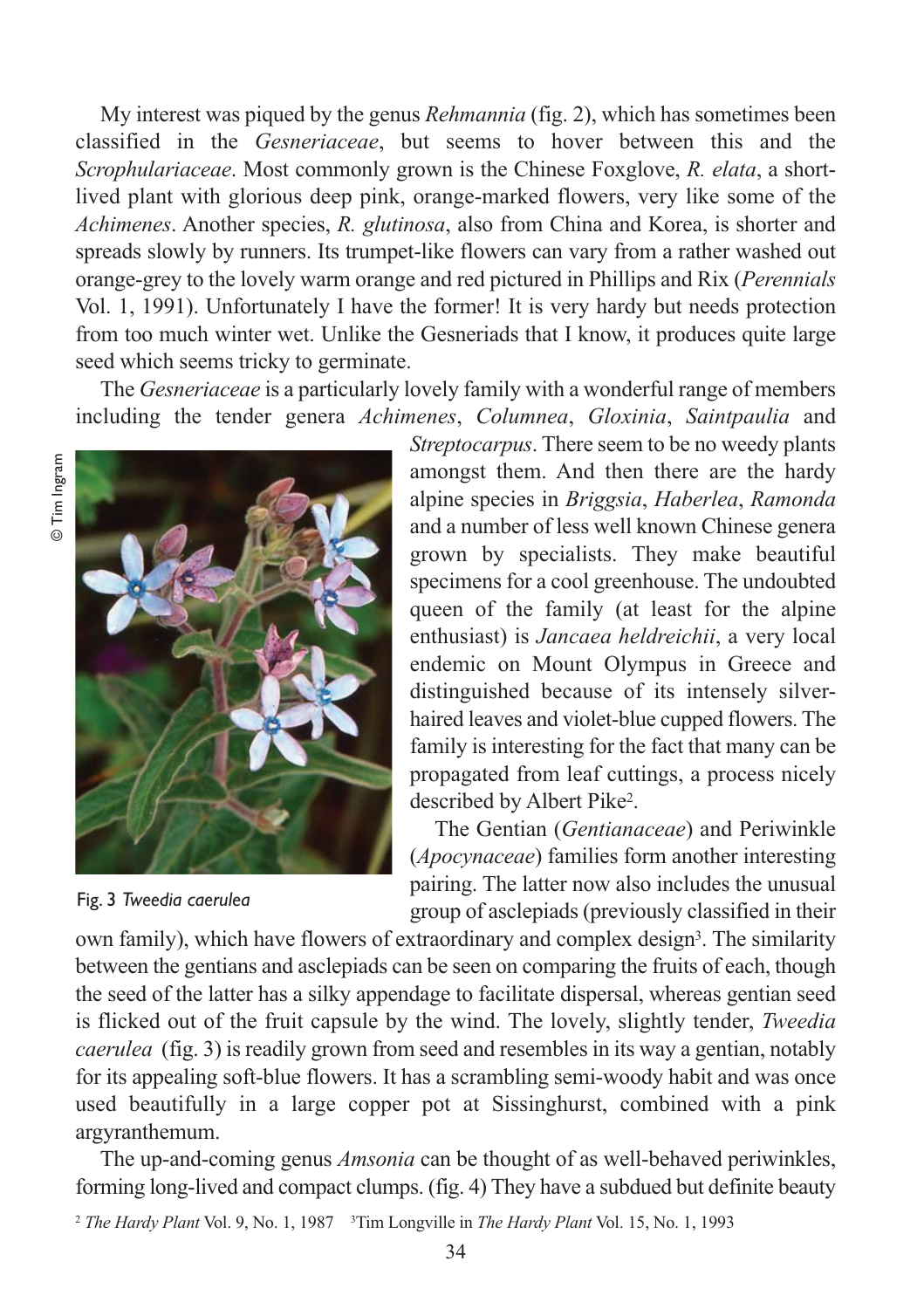in my eyes, and give a second season of interest when they colour bright yellow in autumn4. Their heads of small pale-blue flowers in early summer are charming and again rather resemble some gentians, like the spring *G. verna*. In *Amsonia* the seeds differ from the oval or rounded and flattened seed of gentians and asclepiads: they are cylindrical with obliquely cut ends held in a long, double, cigar-like fruit. They can be difficult to extract and are unlikely to be spread far from the parent plant. Many amsonias have willowy leaves and all form tight compact clumps. They are long lived, but slow to grow on and mature from seed, making them poor nursery plants and thus less commonly available. In *A. hubrichtii* the leaves are especially narrow and mature plants are very distinct; its yellow autumn colour can last for a month or more. The rather obscure *Spigelia marilandica* (fig. 5), which I have found difficult to maintain in the garden, is a member of the *Loganiaceae* and is also close to the Gentian and Periwinkle families. It has rather unusual yellow-centred, red flowers on compact bushy plants; it's more than worthwhile finding a spot that suits it.

The gentians themselves are supremely beautiful but not at all easy in the garden, especially in the south. Given a moist acid soil, the autumn flowering species and hybrids

are amongst the best of all. Many fine hybrids have been raised and can make a good feature in a trough if the garden soil is not suitable. The trumpet gentian, *G. acaulis*, I find frustratingly shy-flowering, though for others it flowers well! The spring gentian, *G. verna*, is a prince amongst princes, absolutely glorious in flower but rather short lived. It was amongst my first introductions to alpine



© Tim Ingram

Fig. 4 *Amsonia tabernaemontana* autumn foliage

plants at Joe Elliott's incomparable alpine nursery at Broadwell in the Cotswolds. There are a number of twining 'gentians' in the genera *Crawfurdia* and *Tripterospermum,* but they have not been a success in my dry Kent garden.

The Bible for anyone interested in plant relationships is the recently published *Flowering Plant Families of the World<sup>5</sup>*, a beautiful book that brings together the latest scientific understanding. From this we learn that the well known *Lamiaceae* now includes many members previously from the *Verbena* family, including the Chaste Tree, *Vitex agnus-castus,* and the genus *Clerodendron*; that the *Boraginaceae* is close to the potato and convolvulus families; that scabious and teasels (*Dipsacaceae*) are related to the honeysuckles (*Caprifoliaceae*); that hydrangeas, once regarded as close to saxifrages, are now placed close to the *Cornaceae* and *Loasaceae* (a fairly obscure New World

<sup>4</sup> Rick Darke in *The Plantsman* Vol. 4, Part 2, 2005 <sup>5</sup> Heywood, Brummit, Culham & Seberg, Kew Publishing 2007